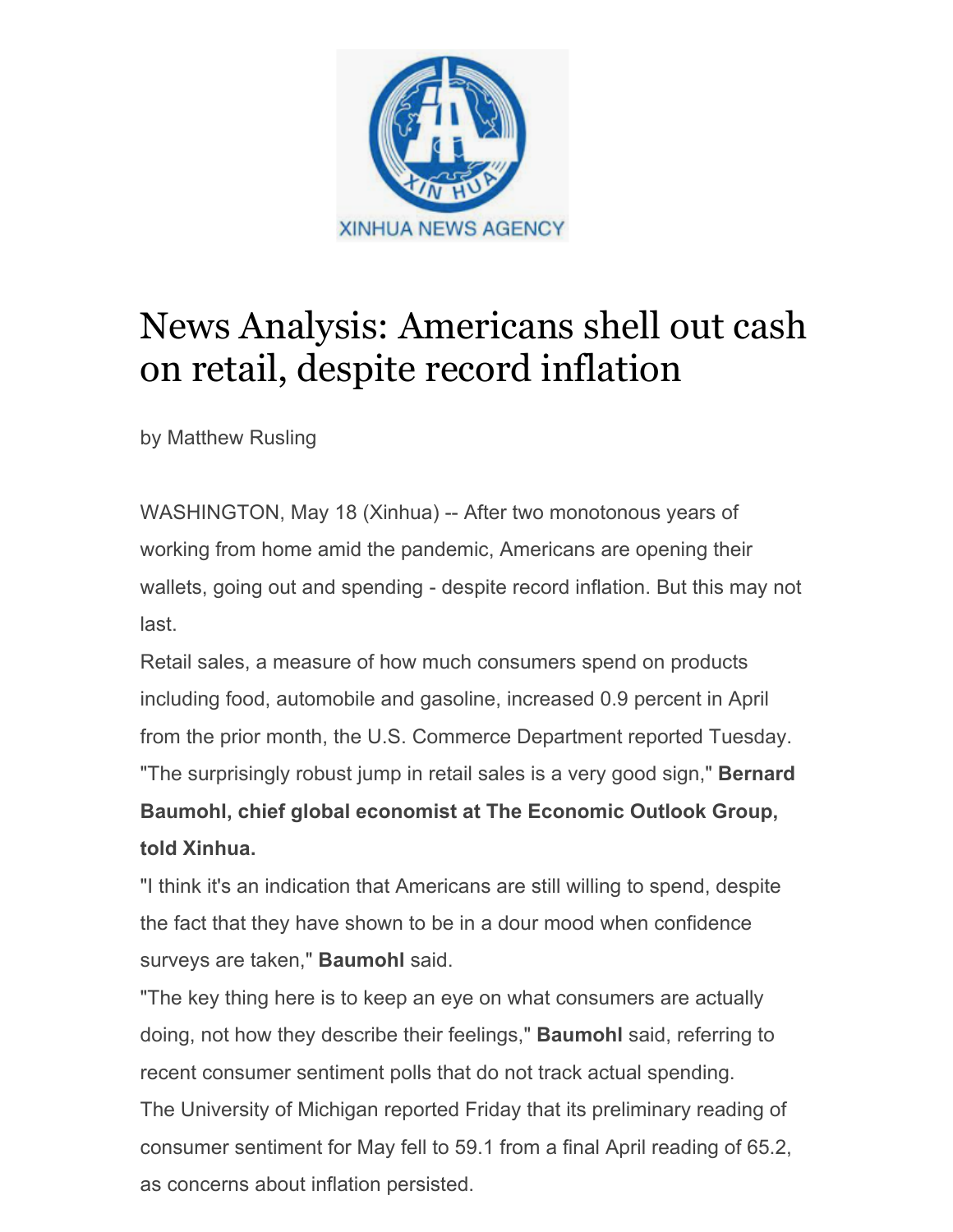Tim Quinlan and Shannon Seery, economists at Wells Fargo Securities, also noted that data released last week showed that the preliminary reading of consumer sentiment dropped to a decade low. "Consumers are contending with multiple problems that are only becoming more pronounced," they said.

Spending has also been up on more expensive items, such as cars, according to the Commerce Department report.

"Auto sales, that's a big-ticket item. People who are nervous about the future you'd think would cut back on expensive purchases. Yet auto sales jumped by a pretty solid 2.2 percent," **Baumohl** said.

While there could be some slippage in retail sales for the month of May, "I don't expect it to be a steep fall," **Baumohl** said.

James Paulsen, chief investment strategist of The Leuthold Group, a U.S. investment research firm, told Xinhua: "I think the consumer is really strong."

While consumer confidence is down due to inflation, job growth is surging and household balance sheets remain "the best they've been in decades," Paulsen said, noting that excess savings stand at around 1.5 trillion U.S. dollars.

Underscoring the increase in retail spending is that Americans are ready to hit the road in record numbers this coming Memorial Day weekend - even despite record inflation - according to American Automobile Association (AAA).

"Based on our projections, summer travel isn't just heating up, it will be on fire," said Paula Twidale, senior vice president at AAA Travel. "People are overdue for a vacation."

Slated for end of this month, Memorial Day weekend will see 39.2 million people travel 50 miles or more from home, according to AAA's forecast. That's a rise of 8.3 percent over 2021, bringing travel volumes almost in line with those in 2017.